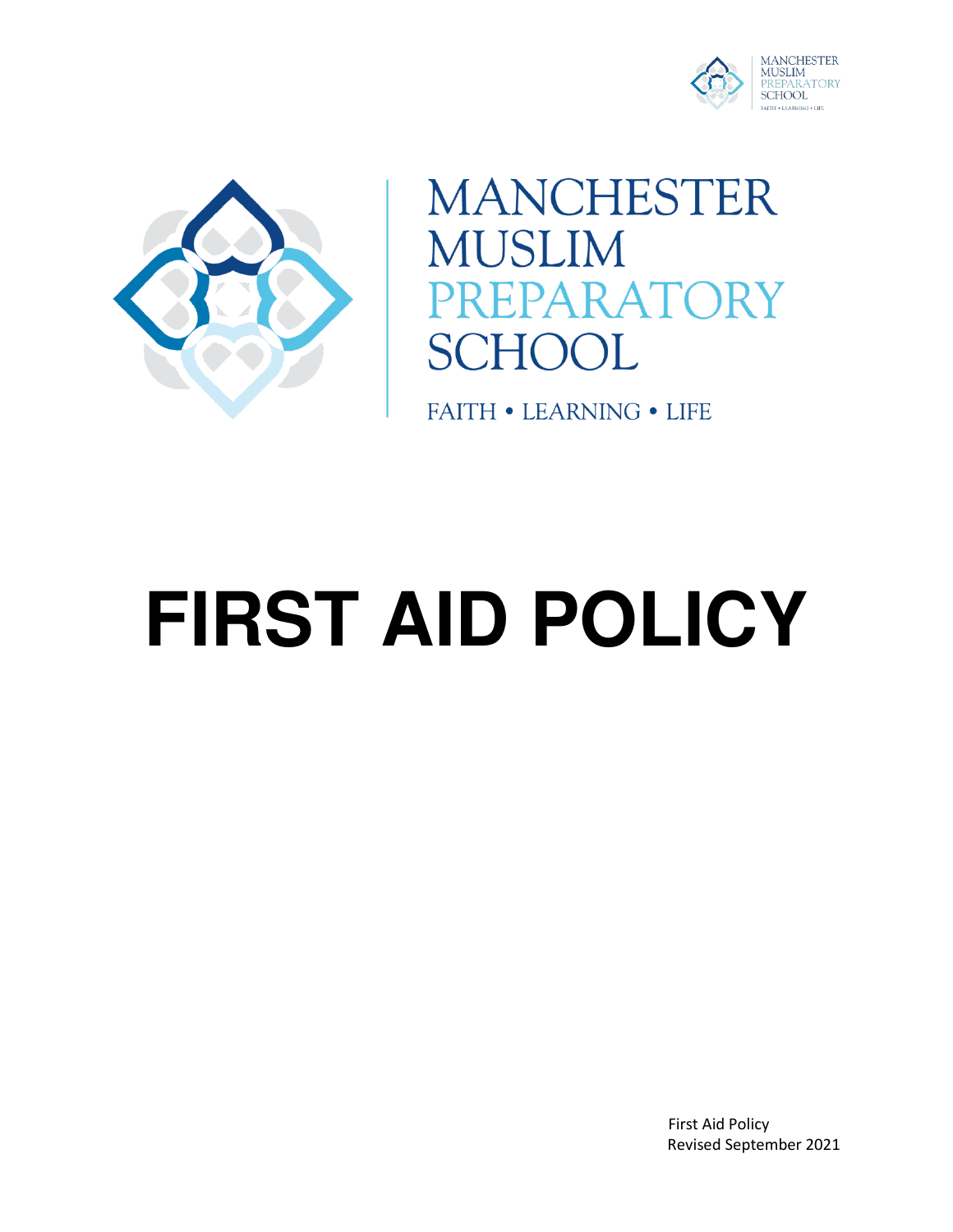

#### **Document Control**

| This policy has been approved for operation<br>within | Manchester Muslim Preparatory School |
|-------------------------------------------------------|--------------------------------------|
| Date of last review                                   | September 2021                       |
| Date of next review                                   | September 2022                       |
| <b>Review period</b>                                  | Yearly                               |
| <b>Policy Status</b>                                  | Statutory                            |
| Owner                                                 | <b>MMPS</b>                          |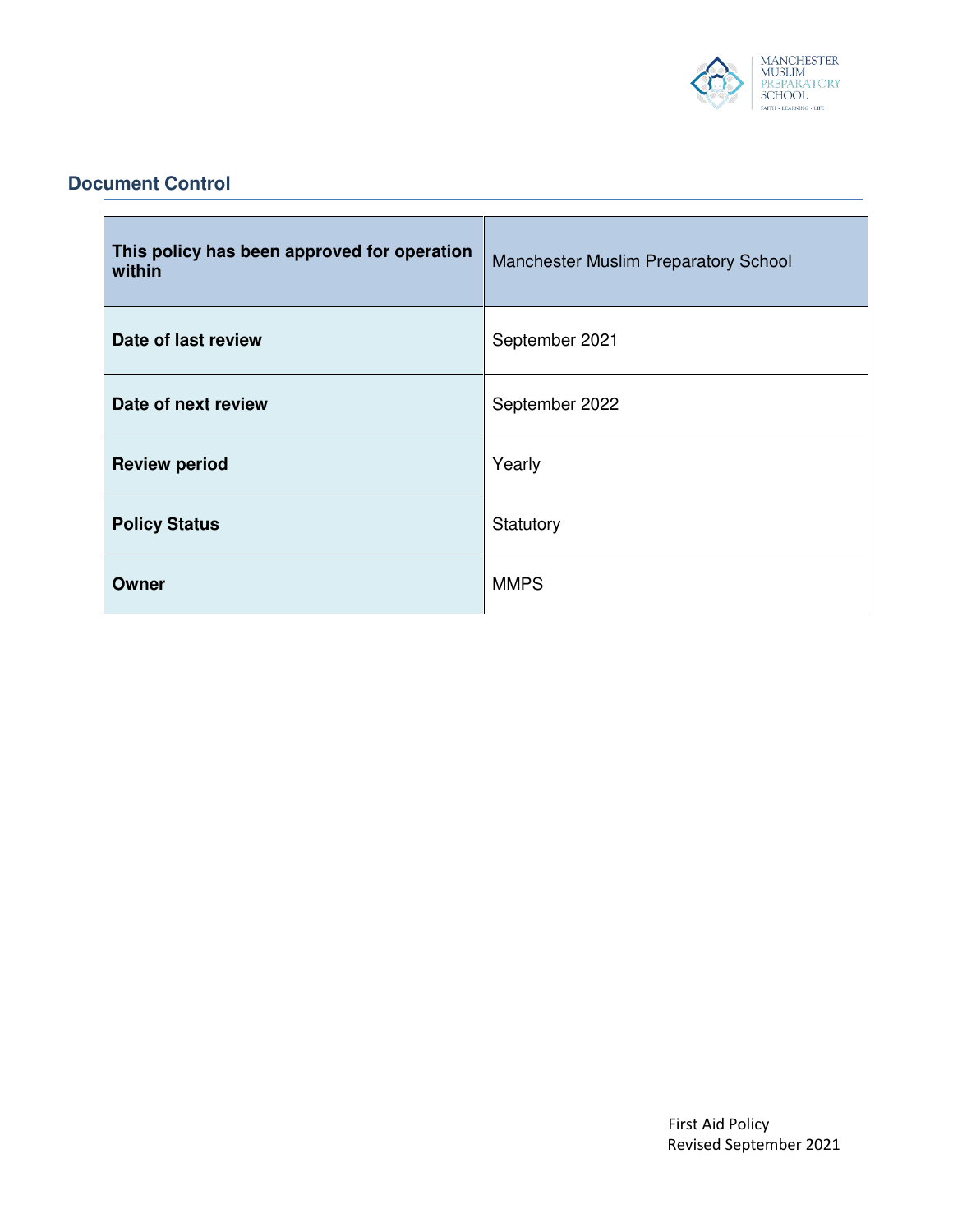

# FIRST AID POLICY

### 1. General Statement

It is our policy to ensure that appropriate first aid arrangements are in place for our children, staff and any visitors to our premises. This includes providing sufficiently trained employees for our needs and maintaining an adequate supply of first aid equipment.

It also involves providing enough information to staff to enable first aid assistance to be sought during normal school hours. Where work is regularly undertaken outside these hours, then adequate first aid cover will be provided.

### 2. The Legal Position

Our duty to provide first aid at work is governed by the Health and Safety (First Aid) Regulations 1981. These require us to carry out a risk assessment in order to determine what first aid facilities and personnel are necessary to meet the needs of our school.

We are also required to review this assessment periodically to ensure that current provision is adequate. In order to comply with these Regulations, our assessment has considered a number of factors, including the following: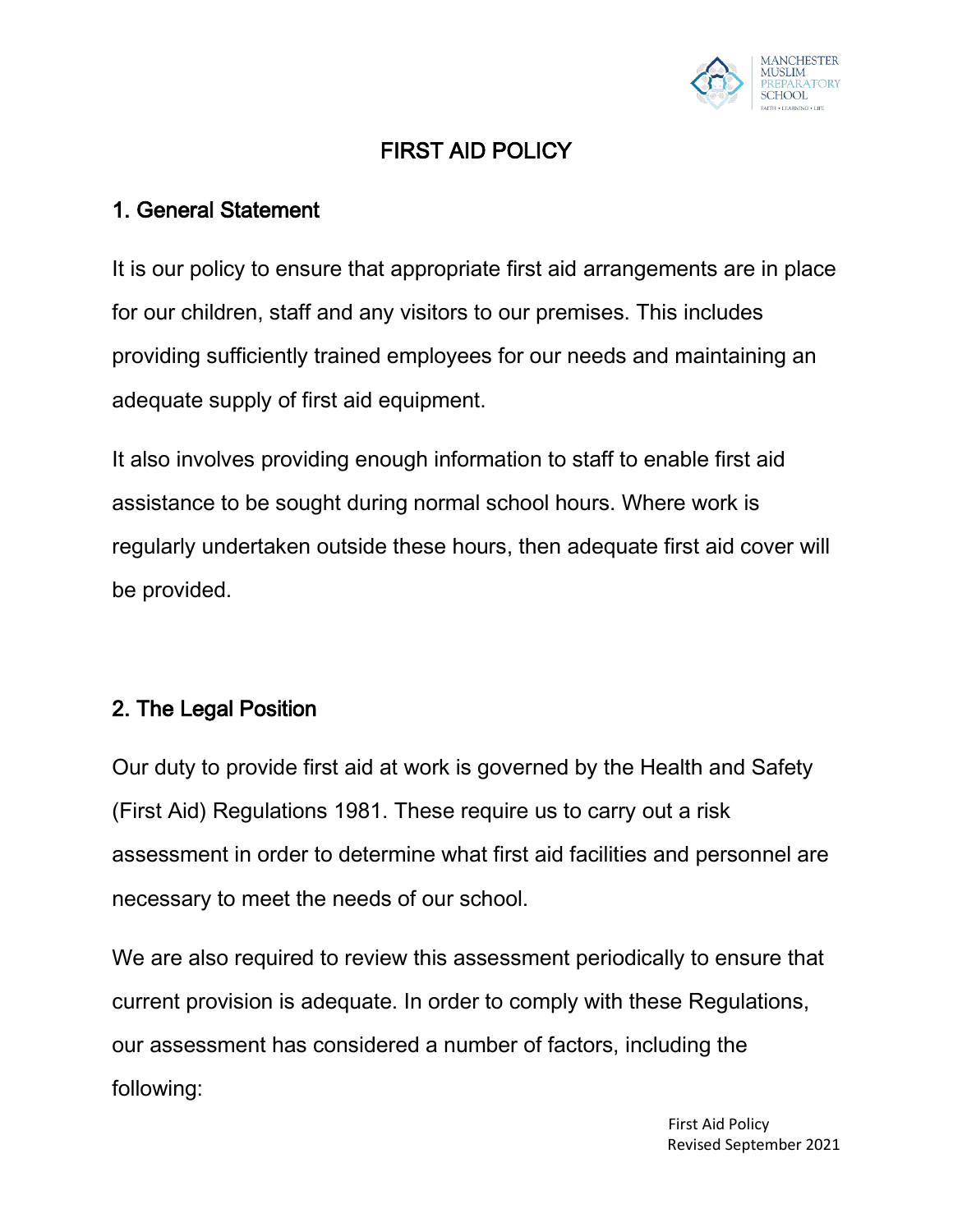

Size of school

Type of school

Building layout

Past history of accident

## 3.Sick Pupils

If a teacher feels that a pupil is not well enough to remain in school the office staff must be informed. The pupil should be sent to the office. Parents will be contacted asked to take the pupil home. The responsibility for deciding whether the pupil should go home or not resides with the class teacher.

If pupils become ill at break or lunch times they should report to the staff on duty, the class teacher should also be informed. Pupils should be sent to the office until parents arrive. They will be monitored regularly by a member of the office staff.

## 4. Responsibilities of First Aid Personnel

In order to carry out their duties effectively, first aid personnel have the following duties and responsibilities.

First-aiders are responsible for:

. Responding promptly to all requests for assistance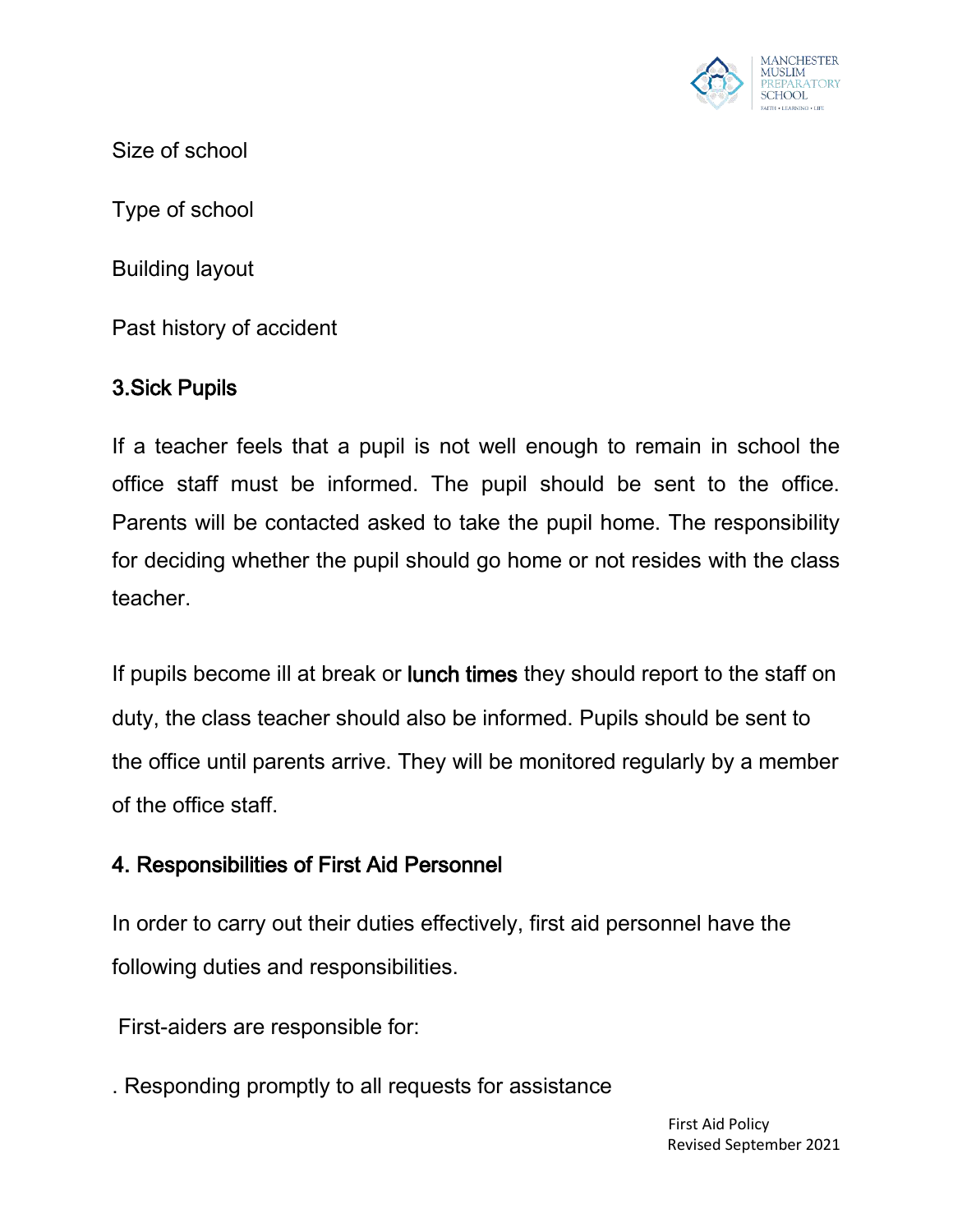

. Summoning further help if necessary and looking after the casualty until recovery has taken place or further medical assistance has arrived

. Reporting details of any treatment provided

. Calling an ambulance where necessary

## 5. Procedures

The following are general first-aid related procedures to be followed by all staff:

If you are aware that anyone on the school premise has been taken ill, or has had an accident, call another member of staff for assistance.

Assess the patient's condition and then call 999 or 112 for advice.

If you need to access a first aid kit for personal use, do not remove it from its designated place.

The accident must be recorded in the accident book by the member of staff on duty and appropriate First Aid will be administered. In the case of a head injury, parents are to be informed via phone call and a 'bumped head' form must be completed. Pupils are to take the form home along with the "I bumped my head today" wristband.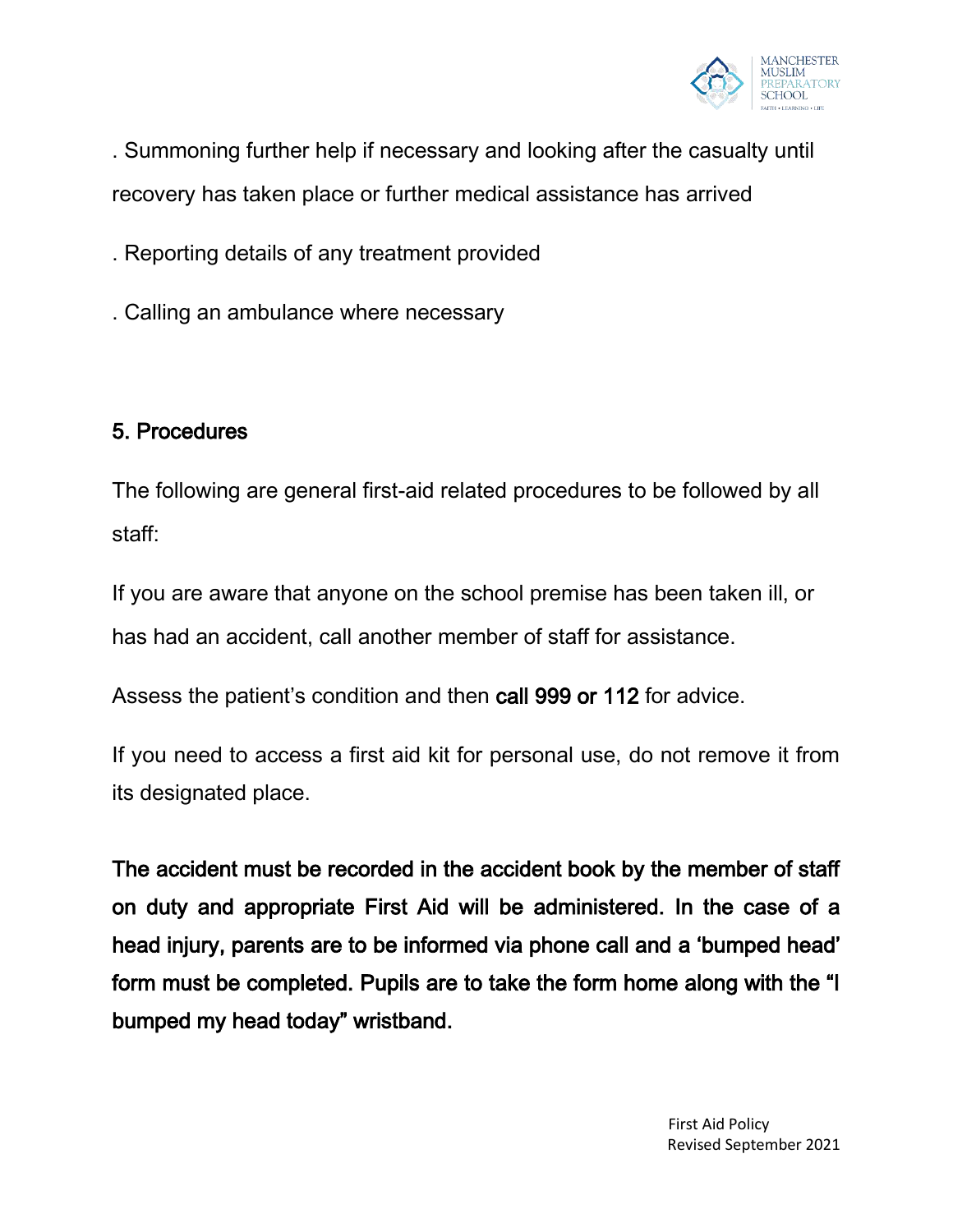

Should the pupil still feel unwell after the administration of First Aid, the class teacher must be informed and the pupil's parents will be contacted to collect pupil from school. An exit slip should be completed by the office staff.

In situations where the parents cannot be contacted the pupil will be taken to hospital by two members of staff who will remain with the pupil until the parent(s) arrive. The staff should take with them the pupils 'medical details' and 'healthcare plan' if one is in place. In the meantime the school will continue to try and contact the parents or the 'emergency contact' given on the medical form. When speaking with parents the following information must be given:

- 1. Name of the Hospital to which their child has been taken
- 2. Asked to attend the hospital as a matter of urgency
- 3. Re-assured to prevent distress and a possible accident as they travel to the hospital.

Medical advice and common sense state that it is better for the patient to be waiting at a hospital, rather than at school, especially if complications develop, e.g. concussion.

If no member of staff is available to take the pupil to hospital or in the case of more serious accidents an Ambulance will be called. Whilst the ambulance travels to the school a note should be made of 'contact names,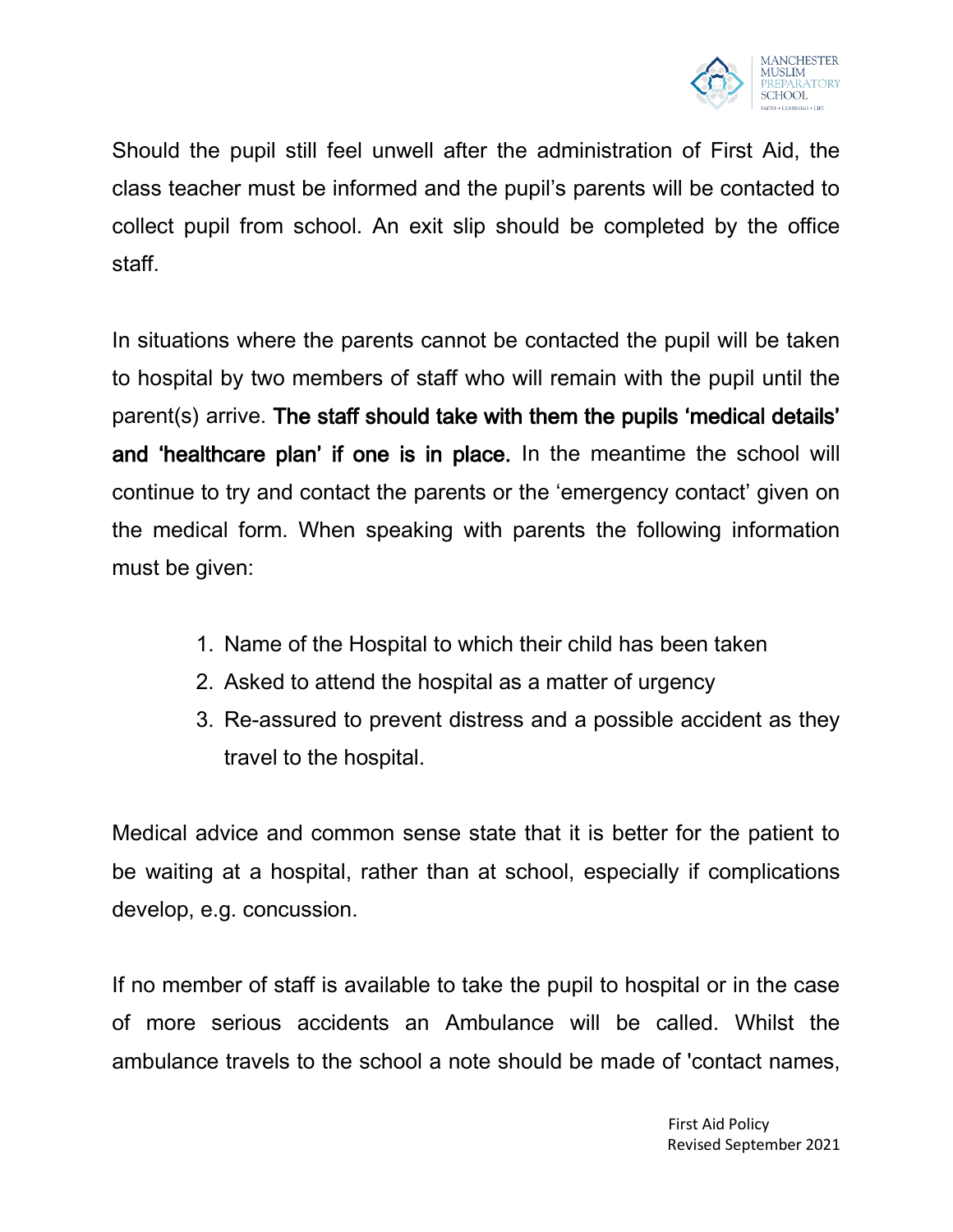

telephone numbers, medical details and health care plan' if one is in place, and this should be given to the ambulance crew on their arrival at the school. The school should contact the parents to inform them of the decision to send the child to hospital and should be advised as to which hospital their child will be taken to. The hospital may also contact parents and may contact the police if deemed necessary.

Pupils must be sent to hospital immediately by ambulance in these cases

- 1. Any head injuries and wounds needing stitches
- 2. All suspected fractures
- 3. Any loss of consciousness even for a few seconds

N.B. Legally pupils must be sixteen years old to be given medical treatment without parental consent, however in 'life or death' situations treatment is offered immediately.

In case of spillage of blood or body fluid, the following must be adhered to:-

- 1. Gloves must be worn at all times
- 2. Area must be cleaned immediately
- 3. To use sanitizer to cover the area to avoid infection
- 4. Area to be cleaned/disinfected using disposable material

5. All materials to be put in separate plastic bags before putting in normal bin bags.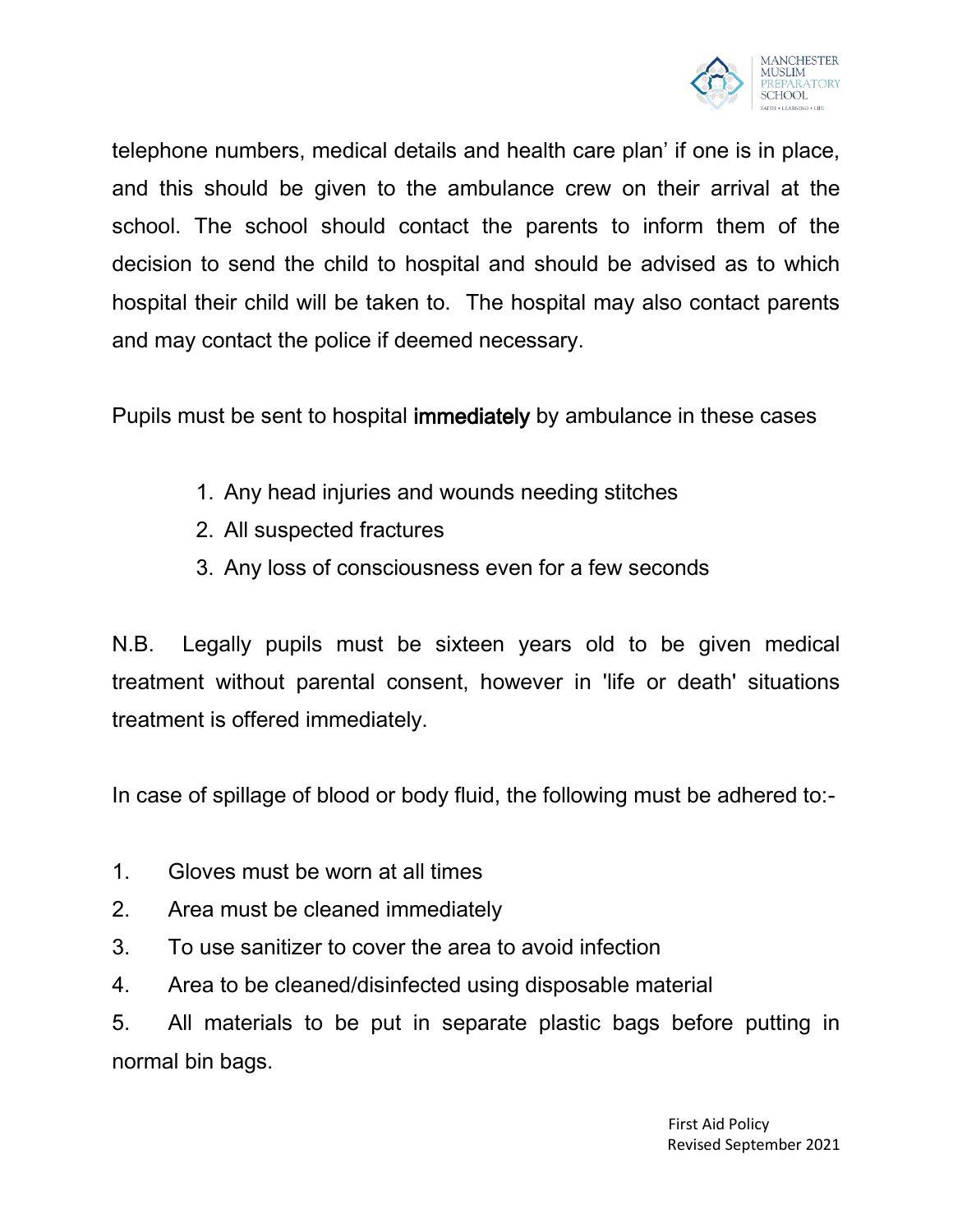

### Follow up:

Any situations where a pupil is taken to hospital must be recorded in the accident book and the 'taken to hospital form' should be completed and placed in the pupils file. The school should make a 'follow up' phone call to the parents to ask how the pupil is feeling.

In the case of more serious accidents (other than minor cuts and abrasions) the pupil's parents will contacted and they will be asked to collect their child and take him/her to hospital for further treatment.

#### Employee Accidents

(This applies to all School employees and self-employed persons on school premises).

Any accident to an employee resulting in a fatal or major injury must be reported to the HSE immediately by telephone. The details must be confirmed on Form F2508 within 7 days.

If the accident does not result in a fatal or major injury, but the employee is incapacitated from their normal work for more than three days (excluding the day of the accident) there is no need to telephone, but Form 2508 must be completed and sent to the HSE within seven days of the accident.

Any loss or damage to first aid equipment must be reported to

## Saima Chaudhri (H&S Co-ordinator)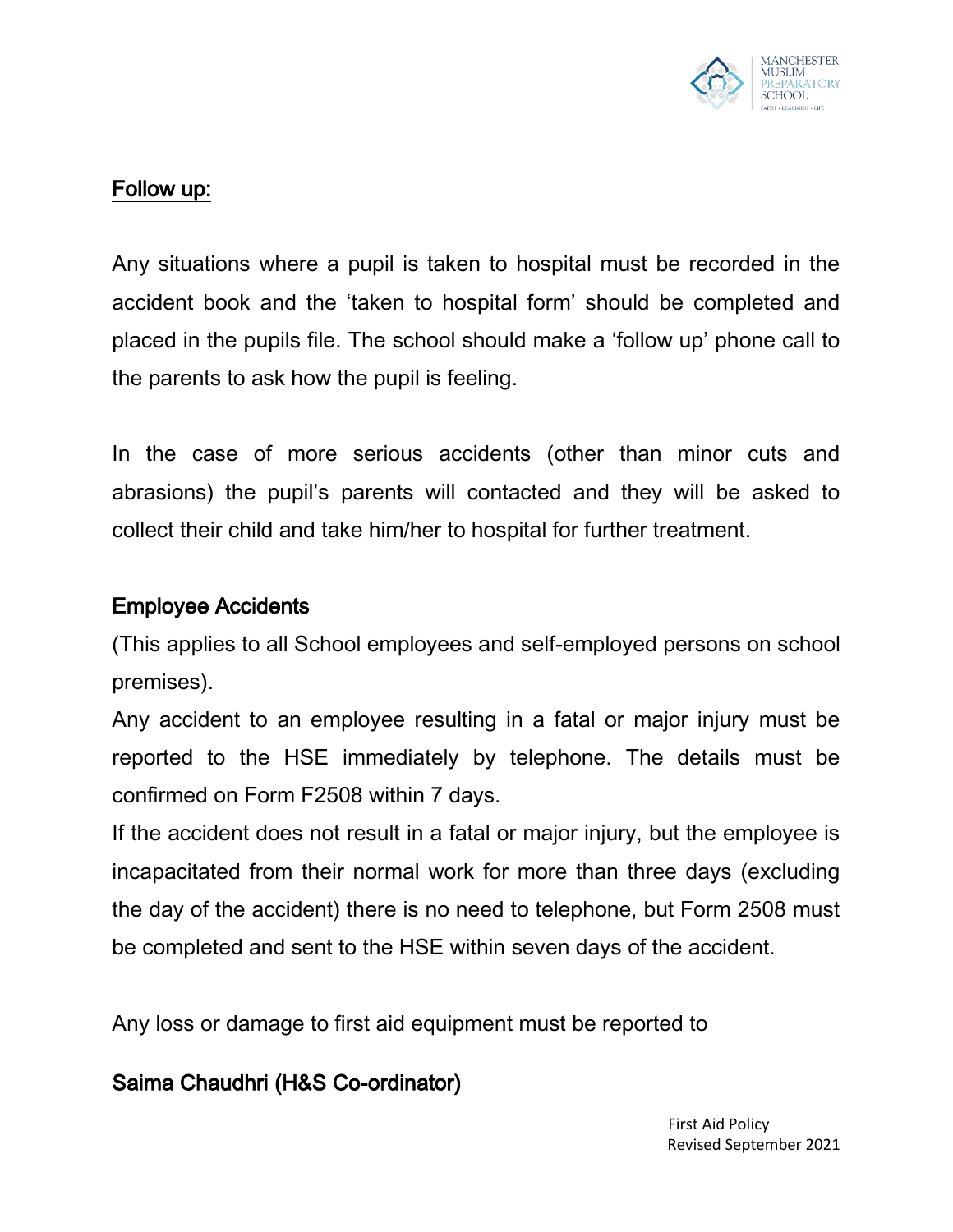

If a first aid kit is poorly stocked, this should be reported to

## Saima Chaudhri (H&S Co-ordinator)

All staff on visits out of school are expected to carry a first aid kit with them at all times.

## 6. Dealing with Visitors

It is our policy to offer first aid assistance to visitors on our premises. Should a visitor feel unwell or have an accident, then the employee supervising their visit should call for a first aider/appointed person. If the visitor has had an accident, the employee supervising their visit is responsible for ensuring that an entry is made in the accident book/form.

# 7. Staff Training

All staff undertaking first aid duties will be given full training in accordance with current legal requirements. Any appointed persons will attend a basic four-hour course.

## 8. Information for Employees

We acknowledge that first aid arrangements will only operate efficiently where they are understood, both by employees and others who may be working on our premises. These include part-time and temporary staff. For